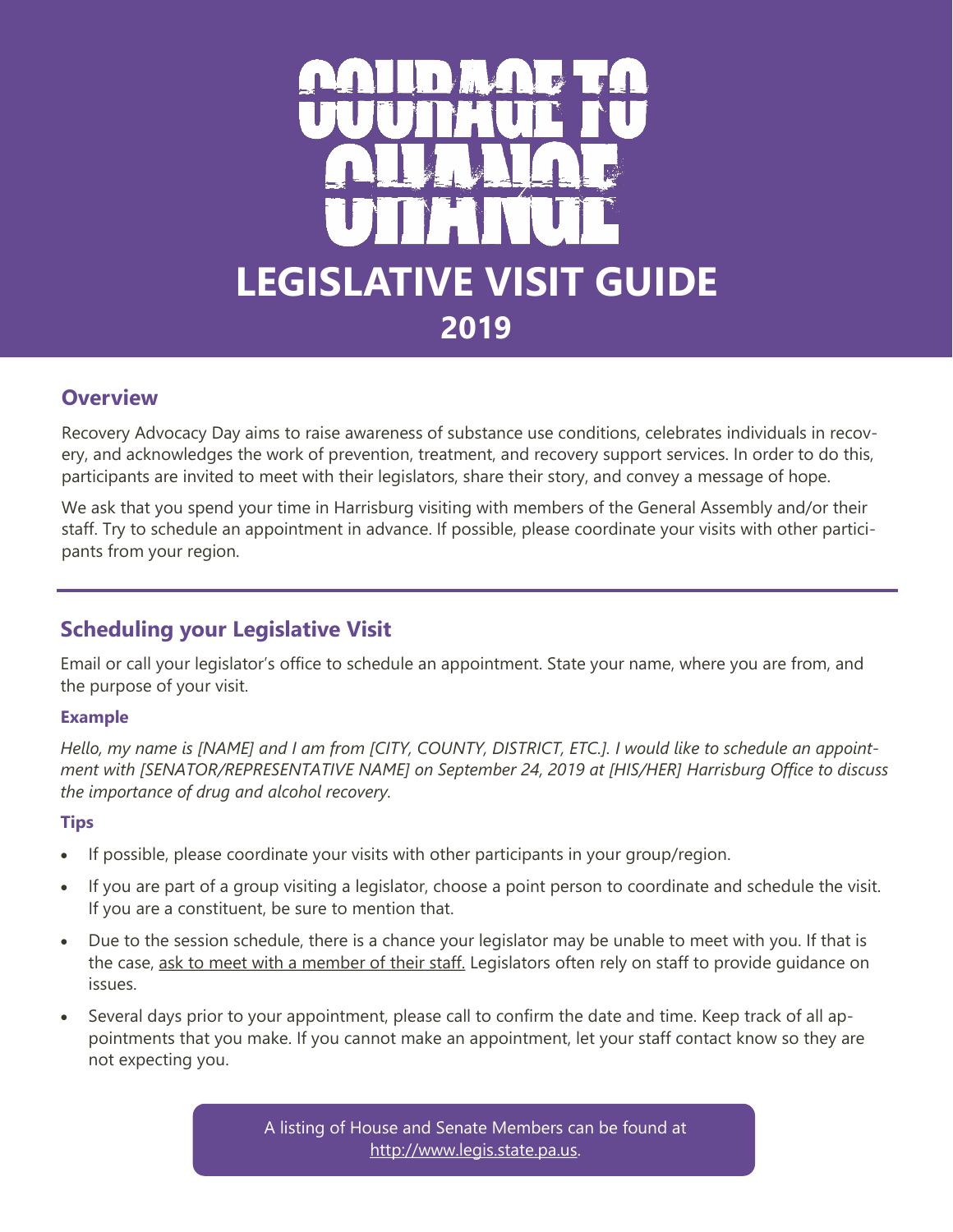# **Preparing for a Successful Visit**

A typical visit will last between 5 and 10 minutes. Please remember that Recovery Advocacy Day is a day to share stories of hope and to make the point that recovery is possible. Introduce yourself and/or your group, state where you are from, and if you are a constituent. Carry a message of hope and recovery, be short and to the point, and thank your legislator/legislative staff before you leave.

### **Example**

*Hello, I am/We are [NAME] and I am a person/family member in recovery. For me that means [ADD INFORMATION HERE]. [I am/ We are] here today to let you know that recovery is a reality. Because of my recovery, I am/we are able to contribute to society by [ADD INFOR-MATION HERE]. I/We want to thank you for your time.* 

## **Tips**

- Research the location of your legislator's office ahead of time. Some offices are located in the Main Capitol while others are located in the East Wing. Please see the attached map for additional information.
- Please dress appropriately. Business attire is encouraged but not required. Don't let your appearance detract from your message or credibility.
- If you have a specific time scheduled for a visit, arrive on time. Allow extra time to go through security upon entering the capitol and for locating your elected official's office.
- Have an idea of what you are going to say in advance.
- If you are part of a group meet ahead of time so everyone is on the same page. You may appoint someone to speak for the group or you may take turns on talking points. For large groups, everyone may not get an opportunity to speak but you can follow-up after your visit.

If you have any questions, please contact us at [recoveryadvocacy@gmail.com](mailto:recoveryadvocacy@gmail.com)



# **Talking Points**

### **Introduce yourself.**

Mention that you are participating in Recovery Advocacy Day and provide a brief overview of the event, such as: *Recovery Advocacy Day aims to raise awareness of substance use conditions; celebrates individuals and families in recovery; and acknowledges the work of prevention, treatment, and recovery support services.*

### **Share your story.**

How long have you been in recovery? How did you get there? Remember to be brief and to focus on recovery instead of addiction. What has recovery done for you? Are you employed? Do you have a family? Are you a volunteer? Do you vote? What positive impact has recovery had on your life and the life of others?

### **Make a local connection.**

If you choose to discuss local efforts, consider the following: Are you involved with any local recovery groups? What do they do? Be sure to mention any past, present, or future events and projects. What positive impact have these groups, or their events/projects had on the local community? Invite your elected official to visit a local project or event.

### **Offer to be a resource.**

Elected officials and their staff usually are not experts in all areas and often turn to trusted outside experts. Let them know that you are willing to answer any questions they may have. If you have business cards, feel free to leave one or two behind.

### **Be truthful.**

Staff constantly turn to outside individuals for advice and assistance on important policy issues. If you don't know the answer to a question, tell the person you will find out and get back to them.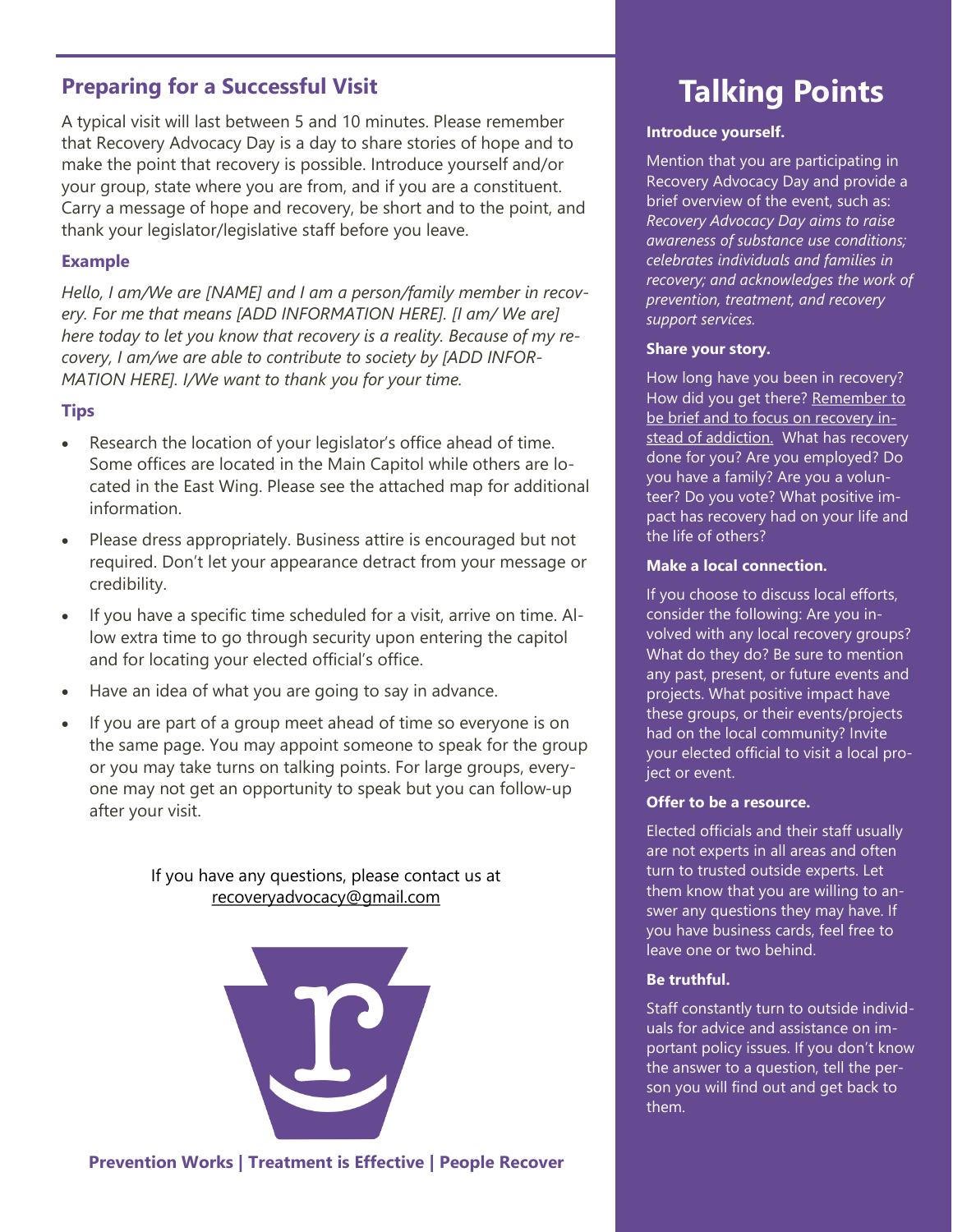